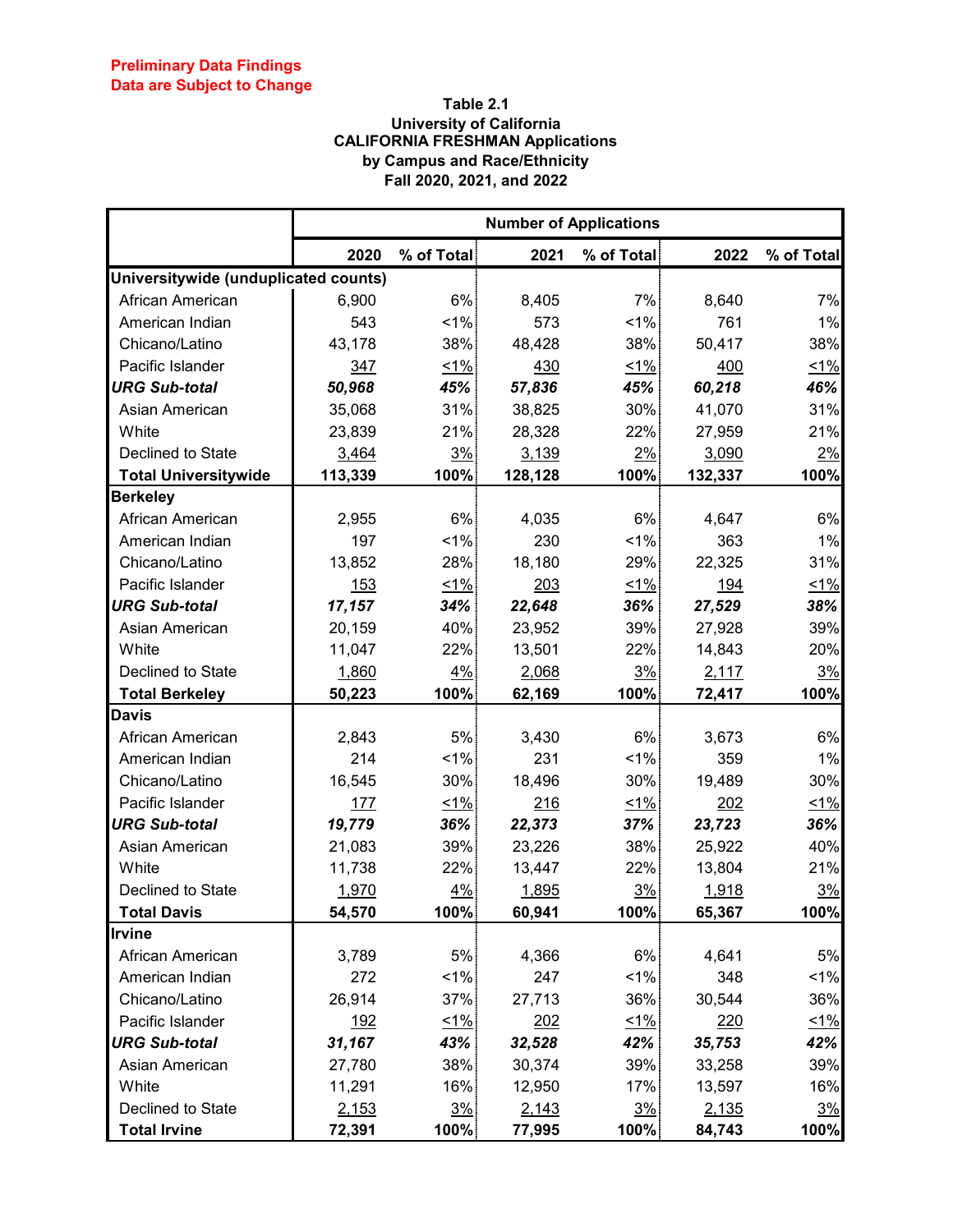## **Table 2.1 University of California CALIFORNIA FRESHMAN Applications by Campus and Race/Ethnicity Fall 2020, 2021, and 2022**

|                          | <b>Number of Applications</b> |            |        |            |        |            |  |
|--------------------------|-------------------------------|------------|--------|------------|--------|------------|--|
|                          | 2020                          | % of Total | 2021   | % of Total | 2022   | % of Total |  |
| <b>Los Angeles</b>       |                               |            |        |            |        |            |  |
| African American         | 4,150                         | 6%         | 5,683  | 7%         | 6,099  | 7%         |  |
| American Indian          | 325                           | 1%         | 352    | 1%         | 472    | 1%         |  |
| Chicano/Latino           | 21,833                        | 32%        | 28,403 | 34%        | 31,704 | 35%        |  |
| Pacific Islander         | 192                           | $\leq 1\%$ | 249    | 51%        | 250    | $1\%$      |  |
| <b>URG Sub-total</b>     | 26,500                        | 39%        | 34,687 | 41%        | 38,525 | 42%        |  |
| Asian American           | 24,779                        | 37%        | 29,238 | 35%        | 32,405 | 35%        |  |
| White                    | 14,257                        | 21%        | 17,768 | 21%        | 18,160 | 20%        |  |
| Declined to State        | 2,341                         | 3%         | 2,455  | 3%         | 2,454  | 3%         |  |
| <b>Total Los Angeles</b> | 67,877                        | 100%       | 84,148 | 100%       | 91,544 | 100%       |  |
| <b>Merced</b>            |                               |            |        |            |        |            |  |
| African American         | 1,484                         | 7%         | 1,519  | 7%         | 1,481  | 7%         |  |
| American Indian          | 67                            | 1%         | 62     | 1%         | 82     | 1%         |  |
| Chicano/Latino           | 12,586                        | 57%        | 11,741 | 52%        | 10,772 | 48%        |  |
| Pacific Islander         | 66                            | 1%         | 75     | 1%         | 72     | $1\%$      |  |
| <b>URG Sub-total</b>     | 14,203                        | 64%        | 13,397 | 60%        | 12,407 | 55%        |  |
| Asian American           | 5,529                         | 25%        | 6,416  | 29%        | 7,190  | 32%        |  |
| White                    | 1,920                         | 9%         | 2,209  | 10%        | 2,436  | 11%        |  |
| Declined to State        | 592                           | 3%         | 487    | 2%         | 483    | 2%         |  |
| <b>Total Merced</b>      | 22,244                        | 100%       | 22,509 | 100%       | 22,516 | 100%       |  |
| <b>Riverside</b>         |                               |            |        |            |        |            |  |
| African American         | 2,772                         | 6%         | 3,049  | 7%         | 2,938  | 6%         |  |
| American Indian          | 124                           | 1%         | 95     | 1%         | 141    | $1\%$      |  |
| Chicano/Latino           | 19,925                        | 46%        | 20,058 | 44%        | 19,504 | 42%        |  |
| Pacific Islander         | 92                            | 1%         | 109    | 1%         | 110    | 1%         |  |
| <b>URG Sub-total</b>     | 22,913                        | 53%        | 23,311 | 51%        | 22,693 | 49%        |  |
| Asian American           | 14,626                        | 34%        | 15,874 | 35%        | 17,497 | 38%        |  |
| White                    | 4,494                         | 10%        | 5,048  | 11%        | 5,256  | 11%        |  |
| Declined to State        | 1,118                         | 3%         | 1,057  | 2%         | 1,010  | 2%         |  |
| <b>Total Riverside</b>   | 43,151                        | 100%       | 45,290 | 100%       | 46,456 | 100%       |  |